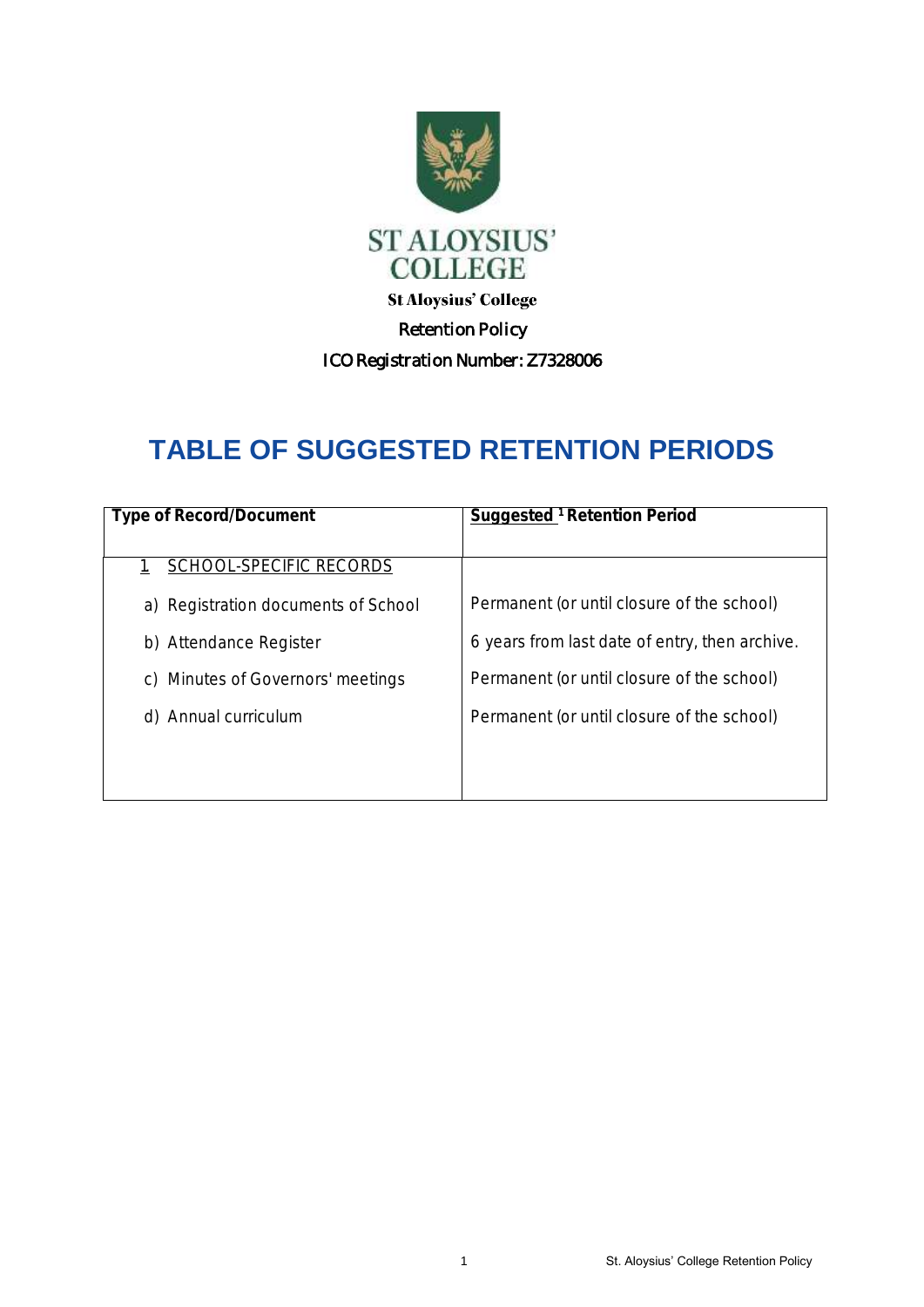| <b>INDIVIDUAL PUPIL RECORDS</b><br>$\overline{2}$ .                        | NB - this will generally be personal data                                                                                                                                                                                                                                              |
|----------------------------------------------------------------------------|----------------------------------------------------------------------------------------------------------------------------------------------------------------------------------------------------------------------------------------------------------------------------------------|
| Admissions: application forms,<br>a)<br>assessments, records of decisions  | 7 years from pupil's cohort leaving S6 (or, if<br>pupil not admitted, up to 1 year from that<br>decision).                                                                                                                                                                             |
| Examination results (external or internal)<br>b)                           | 7 years from pupil's cohort leaving S6                                                                                                                                                                                                                                                 |
| Pupil file including:<br>$\mathsf{C}$                                      |                                                                                                                                                                                                                                                                                        |
| o Pupil reports                                                            | ALL: 7 years from pupil's cohort leaving S6<br>(subject to where relevant to safeguarding                                                                                                                                                                                              |
| o Pupil performance records                                                | considerations: any material which may be<br>relevant to potential claims should be kept for<br>the lifetime of the pupil).                                                                                                                                                            |
| o Pupil medical records                                                    |                                                                                                                                                                                                                                                                                        |
| d) Special educational needs records (to be<br>risk assessed individually) | 17 years from pupil's cohort leaving S6<br>(allowing for special extensions to statutory<br>limitation period)                                                                                                                                                                         |
| e) Archive of College Life                                                 | Indefinite                                                                                                                                                                                                                                                                             |
| Other pupil data<br>f)                                                     | 7 years from pupil's cohort leaving S6                                                                                                                                                                                                                                                 |
| 3. SAFEGUARDING                                                            |                                                                                                                                                                                                                                                                                        |
| Policies and procedures<br>a)                                              | Keep a permanent record of historic policies                                                                                                                                                                                                                                           |
| Disclosure certificates (if held)<br>b)                                    | No longer than 6 months from decision on<br>unless<br><b>Disclosure</b><br>recruitment,<br>Scotland<br>specifically consulted - but a record of the<br>checks being made must be kept, if not the<br>certificate itself.                                                               |
| Accident / Incident reporting<br>C)                                        | Keep on record for as long as any living victim<br>may bring a claim (NB civil claim limitation<br>periods can be set aside in cases of abuse).<br>Ideally, files to be reviewed from time to time if<br>resources allow and a suitably qualified person<br>is available. <sup>2</sup> |
| <b>Child Protection files</b><br>d)                                        | If a referral has been made / social care have<br>been involved or child has been subject of a<br>multi-agency plan - indefinitely.                                                                                                                                                    |
|                                                                            | If low level concerns, with no multi-agency act<br>- apply applicable school low-level concerns<br>policy rationale 7 years from pupil's cohort<br>leaving S6).                                                                                                                        |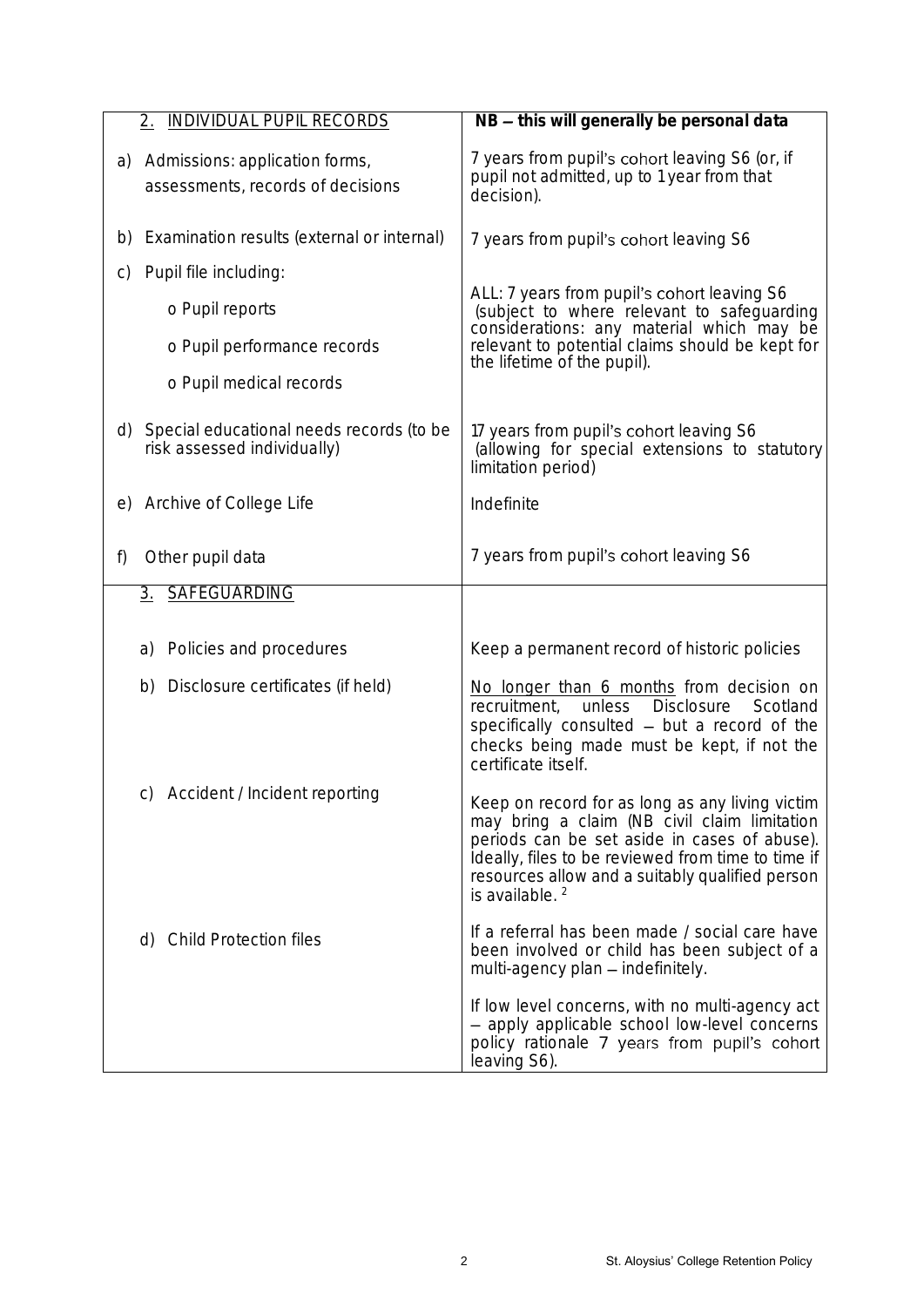| 4.            | <b>CORPORATE RECORDS (where</b><br>applicable)                            | eg where schools have trading arms                                                           |
|---------------|---------------------------------------------------------------------------|----------------------------------------------------------------------------------------------|
| a)            | Certificates of Incorporation                                             | Permanent (or until dissolution of the company)                                              |
|               |                                                                           |                                                                                              |
| b)            | Minutes, Notes and Resolutions of<br><b>Boards or Management Meetings</b> | Minimum $-10$ years                                                                          |
|               |                                                                           |                                                                                              |
| $\mathsf{C}$  | Shareholder resolutions                                                   | Minimum $-10$ years                                                                          |
| (d)           | Register of Members/Shareholders                                          | Permanent (minimum<br>10 <sup>°</sup><br>for<br>years<br>ex-<br>members/shareholders)        |
| $\Theta$      | Annual reports                                                            | Minimum $-6$ years                                                                           |
|               |                                                                           |                                                                                              |
| a)            | 5. ACCOUNTING RECORDS <sup>3</sup><br>Accounting records (normally taken  |                                                                                              |
|               | to mean records which enable a<br>company's<br>accurate<br>financial      | Minimum - 3 years for private UK companies<br>(except where still necessary for tax returns) |
|               | position to be ascertained & which<br>give a true and fair view of the    | Minimum - 6 years for UK charities (and public                                               |
|               | company's financial state)<br>[NB specific ambit to be advised by an      | companies) from the end of the financial year in<br>which the transaction took place         |
|               | accountancy expert]                                                       | Internationally: can be up to 20<br>years                                                    |
|               |                                                                           | depending<br>legal/accountancy<br>local<br>on<br>requirements                                |
| b)            | Tax returns                                                               | Minimum $-6$ years                                                                           |
| C)            | VAT returns                                                               | Minimum $-6$ years                                                                           |
| (d)           | Budget and internal financial reports                                     | Minimum $-3$ years                                                                           |
|               |                                                                           |                                                                                              |
| $\frac{6}{a}$ | CONTRACTS AND AGREEMENTS<br>final/concluded                               |                                                                                              |
|               | Signed<br><b>or</b><br>agreements (plus any signed<br><b>Or</b>           | Minimum $-$ 7 years from completion of                                                       |
|               | final/concluded<br>variations<br>or<br>amendments)                        | contractual obligations or term of agreement,<br>whichever is the later                      |
|               |                                                                           |                                                                                              |
| b)            | Deeds (or contracts under seal)                                           | Minimum - 13 years from completion of<br>contractual obligation or term of agreement         |
|               |                                                                           |                                                                                              |
| <u>7.</u>     | INTELLECTUAL PROPERTY                                                     |                                                                                              |
| a)            | <b>RECORDS</b><br>Formal documents of title (trade mark                   |                                                                                              |
|               | or registered design certificates;                                        | Permanent (in the case of any right which can<br>be permanently extended, eg trade marks);   |
|               | patent or utility model certificates)                                     | otherwise expiry of right plus minimum of 7<br>years.                                        |
|               |                                                                           |                                                                                              |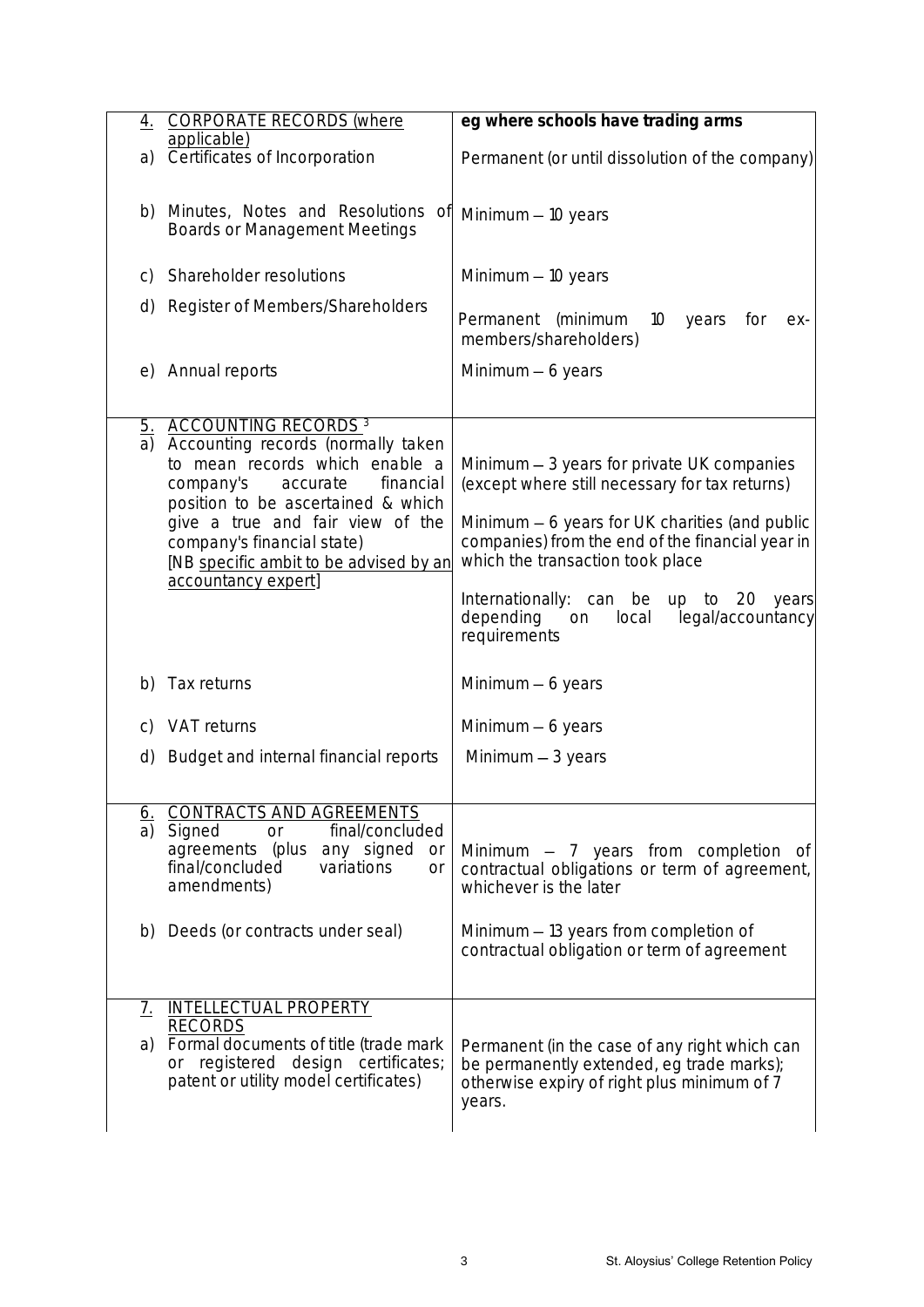|                 | or from the school                                                                                                                                      | b) Assignments of intellectual property to As above in relation to contracts (7 years) or,<br>where applicable, deeds (13 years).                                                                                       |
|-----------------|---------------------------------------------------------------------------------------------------------------------------------------------------------|-------------------------------------------------------------------------------------------------------------------------------------------------------------------------------------------------------------------------|
| C)              | IP/IT agreements (including software<br>licences and ancillary agreements eg<br>maintenance; storage; development;<br>coexistence agreements; consents) | Minimum $-$ 7 years from completion<br>0t<br>contractual obligation concerned or term of<br>agreement                                                                                                                   |
| <u>8.</u><br>a) | <b>EMPLOYEE / PERSONNEL RECORDS</b><br>Single Central Record of employees                                                                               | NB this will contain personal data                                                                                                                                                                                      |
|                 |                                                                                                                                                         | Keep a permanent record of all mandatory<br>checks that have been undertaken<br>(but not<br>Disclosure certificate itself: 6 months as above)                                                                           |
| b)              | Contracts of employment                                                                                                                                 | 7 years from effective date of end of contract                                                                                                                                                                          |
| $\mathsf{C}$    | Employee appraisals or reviews                                                                                                                          | Duration of employment plus minimum of 7<br>years                                                                                                                                                                       |
| d)              | Staff personnel file                                                                                                                                    | As above, but do not delete any information<br>which may be relevant to historic safeguarding<br>claims.                                                                                                                |
| $\Theta$        | Payroll, salary, maternity pay records                                                                                                                  | Minimum $-6$ years                                                                                                                                                                                                      |
| f)              | Pension or other benefit schedule<br>records                                                                                                            | Possibly permanent, depending on nature of<br>scheme                                                                                                                                                                    |
| g)              | Job<br>application<br>and<br>interview/rejection<br>records<br>(unsuccessful applicants)                                                                | Minimum 3 months but no more than 1 year                                                                                                                                                                                |
| h)              | Immigration records                                                                                                                                     | Minimum - 4 years                                                                                                                                                                                                       |
| i)              | Health records relating to employees                                                                                                                    | 7 years from end of contract of employment                                                                                                                                                                              |
| j)              | Archive of College Life                                                                                                                                 | Indefinite                                                                                                                                                                                                              |
| $\frac{9}{a}$   | <b>INSURANCE RECORDS</b><br>Insurance policies (will vary - private,<br>public, professional indemnity)                                                 | Duration of policy (or as required by policy) plus<br>a period for any run-off arrangement and<br>coverage of insured risks: ideally, until it is<br>possible to calculate that no living person could<br>make a claim. |
|                 | b) Correspondence related to claims/<br>renewals/ notification re: insurance                                                                            | Minimum $-$ 7 years                                                                                                                                                                                                     |